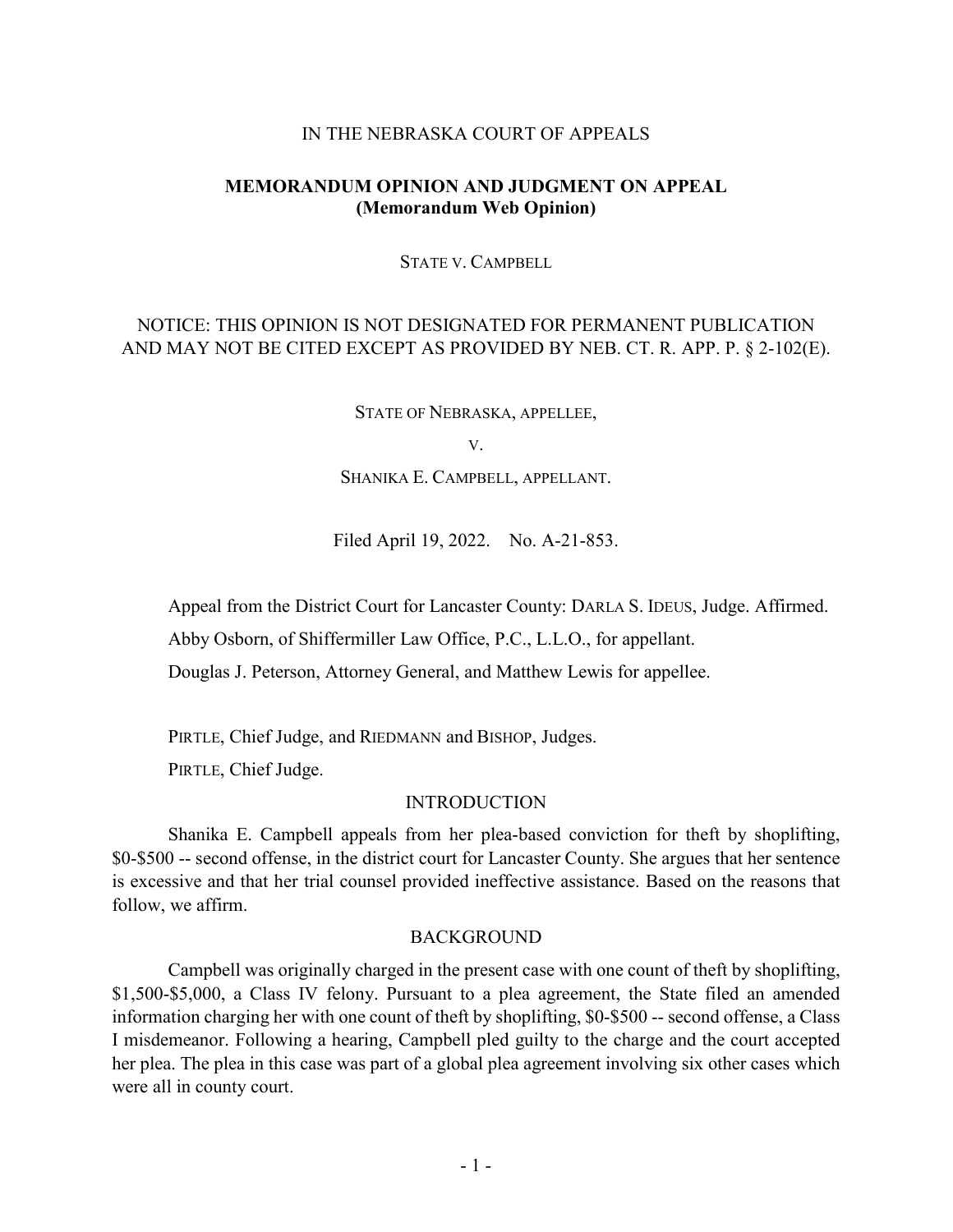A presentence investigation (PSI) was ordered to be done prior to sentencing. She had recently participated in a PSI for the other cases but the court wanted additional information specific to the crime at issue. Campbell asked to reschedule the initial interview date because she was exposed to COVID-19. The interview was rescheduled and Campbell failed to appear for her scheduled appointment. A sentencing hearing was subsequently held and the court sentenced Campbell to 90 days in jail.

#### ASSIGNMENTS OF ERROR

Campbell assigns that (1) the trial court erred in sentencing her to 90 days in jail, and (2) her trial counsel was ineffective in failing to engage in discovery to sufficiently evaluate her global plea agreement, and stating at the sentencing hearing that she had been sexually assaulted by the father of her children.

#### STANDARD OF REVIEW

A sentence imposed within the statutory limits will not be disturbed on appeal in the absence of an abuse of discretion by the trial court. *State v. Morton*, 310 Neb. 355, 966 N.W.2d 57 (2021). A judicial abuse of discretion exists only when the reasons or rulings of a trial judge are clearly untenable, unfairly depriving a litigant of a substantial right and denying a just result in matters submitted for disposition. *Id.*

Whether a claim of ineffective assistance of trial counsel can be determined on direct appeal presents a question of law, which turns upon the sufficiency of the record to address the claim without an evidentiary hearing or whether the claim rests solely on the interpretation of a statute or constitutional requirement. *State v. Lowman*, 308 Neb. 482, 954 N.W.2d 905 (2021). In reviewing claims of ineffective assistance of counsel on direct appeal, an appellate court decides only whether the undisputed facts contained within the record are sufficient to conclusively determine whether counsel did or did not provide effective assistance and whether the defendant was or was not prejudiced by counsel's alleged deficient performance. *Id.*

#### ANALYSIS

*Excessive Sentence.*

Campbell first assigns that her sentence is excessive. It is well established that an appellate court will not disturb sentences within the statutory limits unless the district court abused its discretion in establishing the sentences. *State v. Morton, supra*. When sentences imposed within statutory limits are alleged on appeal to be excessive, the appellate court must determine whether the sentencing court abused its discretion in considering well-established factors and any applicable legal principles. *Id.*

The relevant factors for a sentencing judge to consider when imposing a sentence are the defendant's (1) age, (2) mentality, (3) education and experience, (4) social and cultural background, (5) past criminal record or record of law-abiding conduct, and (6) motivation for the offense, as well as (7) the nature of the offense and (8) the amount of violence involved in the commission of the crime. *Id.* The sentencing court is not limited to any mathematically applied set of factors, but the appropriateness of the sentence is necessarily a subjective judgment that includes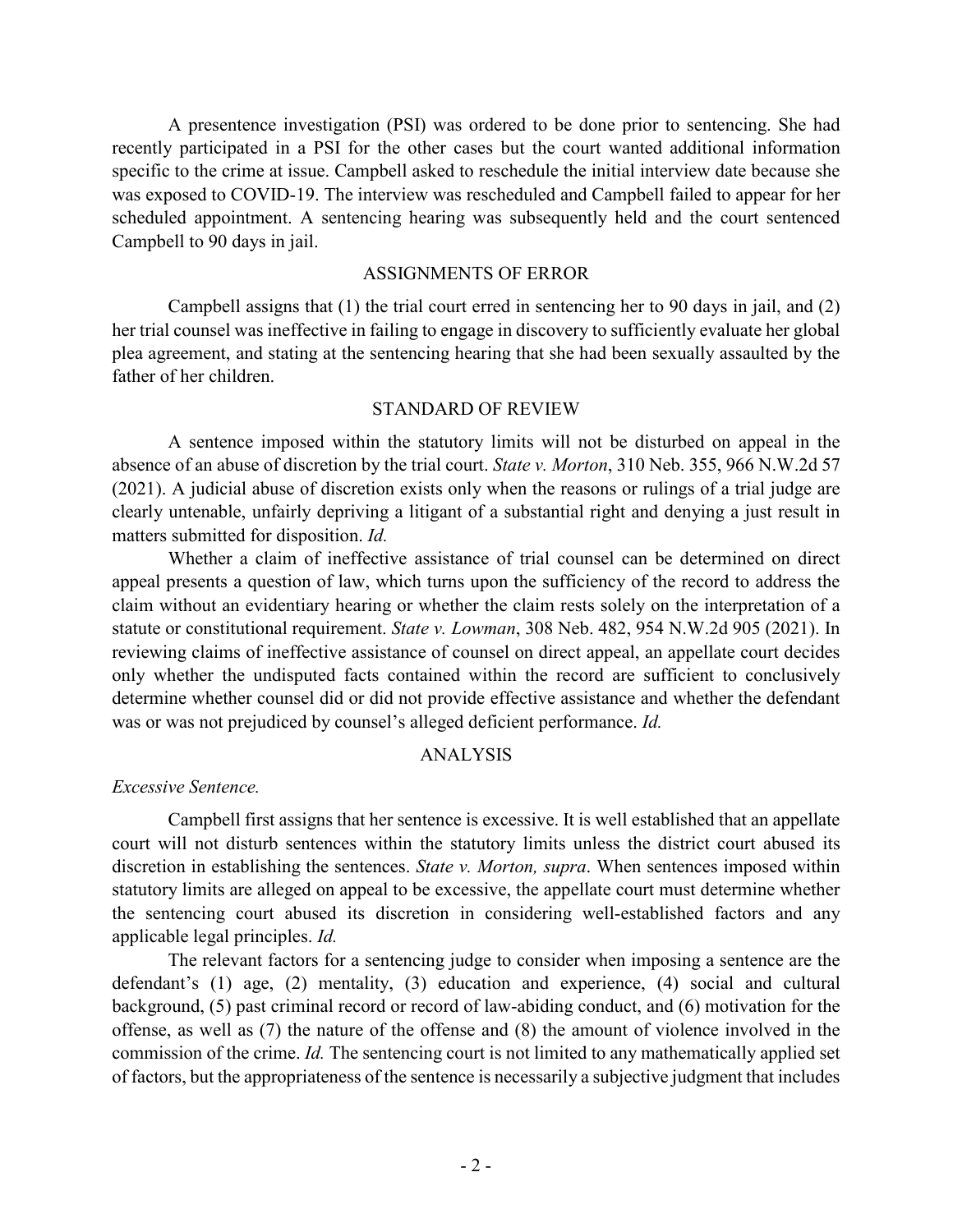the sentencing judge's observations of the defendant's demeanor and attitude and all the facts and circumstances surrounding the defendant's life. *Id.*

Campbell was convicted of theft by shoplifting, \$0-\$500 -- second offense, a Class I misdemeanor. Neb. Rev. Stat. § 28-106 (Reissue 2016) authorizes a maximum sentence of imprisonment of not more than one year, with no minimum sentence. Campbell's sentence is within the statutory range and will not be disturbed absent an abuse of discretion. Campbell argues that the court did not state how it applied the factors to be considered at sentencing and without those details, we must conclude that the court abused its discretion.

At the sentencing hearing, the court stated that it had considered all the information in the PSI and all the factors it was required to consider by law. The court stated that Campbell's failure to appear for the PSI interview weighed against her in determining whether probation was appropriate or not. The court also noted that she had been on probation multiple times in the past. Campbell also had several prior theft convictions and several charges that were pending. The court found it significant that Campbell's shoplifting was a business venture for her. She had been stealing "high ticket" items and then selling them. It concluded that probation was not appropriate based on her risk/need assessment score, which was "very high" for recidivism, as well as her criminal history.

The trial court adequately explained why it found that probation was not appropriate for Campbell. It also considered the relevant factors the court is to consider in determining a sentence and there is no indication that it considered any inappropriate or unreasonable factors. We conclude that the court did not abuse its discretion in sentencing Campbell to 90 days in jail.

## *Ineffective Assistance of Counsel.*

Campbell next assigns that trial counsel, who was different from appellate counsel, provided ineffective assistance. Generally, to prevail on a claim of ineffective assistance of counsel under *Strickland v. Washington*, 466 U.S. 668, 104 S. Ct. 2052, 80 L. Ed. 2d 674 (1984), the defendant must show that his or her counsel's performance was deficient and that this deficient performance actually prejudiced the defendant's defense. *State v. Lowman*, 308 Neb. 482, 954 N.W.2d 905 (2021).

When a defendant's trial counsel is different from his or her counsel on direct appeal, the defendant must raise on direct appeal any issue of trial counsel's ineffective performance which is known to the defendant or is apparent from the record. Otherwise, the issue will be procedurally barred. *Id.* But the fact that an ineffective assistance of counsel claim is raised on direct appeal does not necessarily mean that it can be resolved on direct appeal. *Id.* The determining factor is whether the record is sufficient to adequately review the question. *Id*. The record is sufficient if it establishes either that trial counsel's performance was not deficient, that the appellant will not be able to establish prejudice, or that trial counsel's actions could not be justified as a part of any plausible trial strategy. *Id.*

To show that counsel's performance was deficient, a defendant must show that counsel's performance did not equal that of a lawyer with ordinary training and skill in criminal law. *State v. Blaha*, 303 Neb. 415, 929 N.W.2d 494 (2019). In a plea context, deficiency depends on whether counsel's advice was within the range of competence demanded of attorneys in criminal cases. *Id.* When a conviction is based upon a guilty or no contest plea, the prejudice requirement for an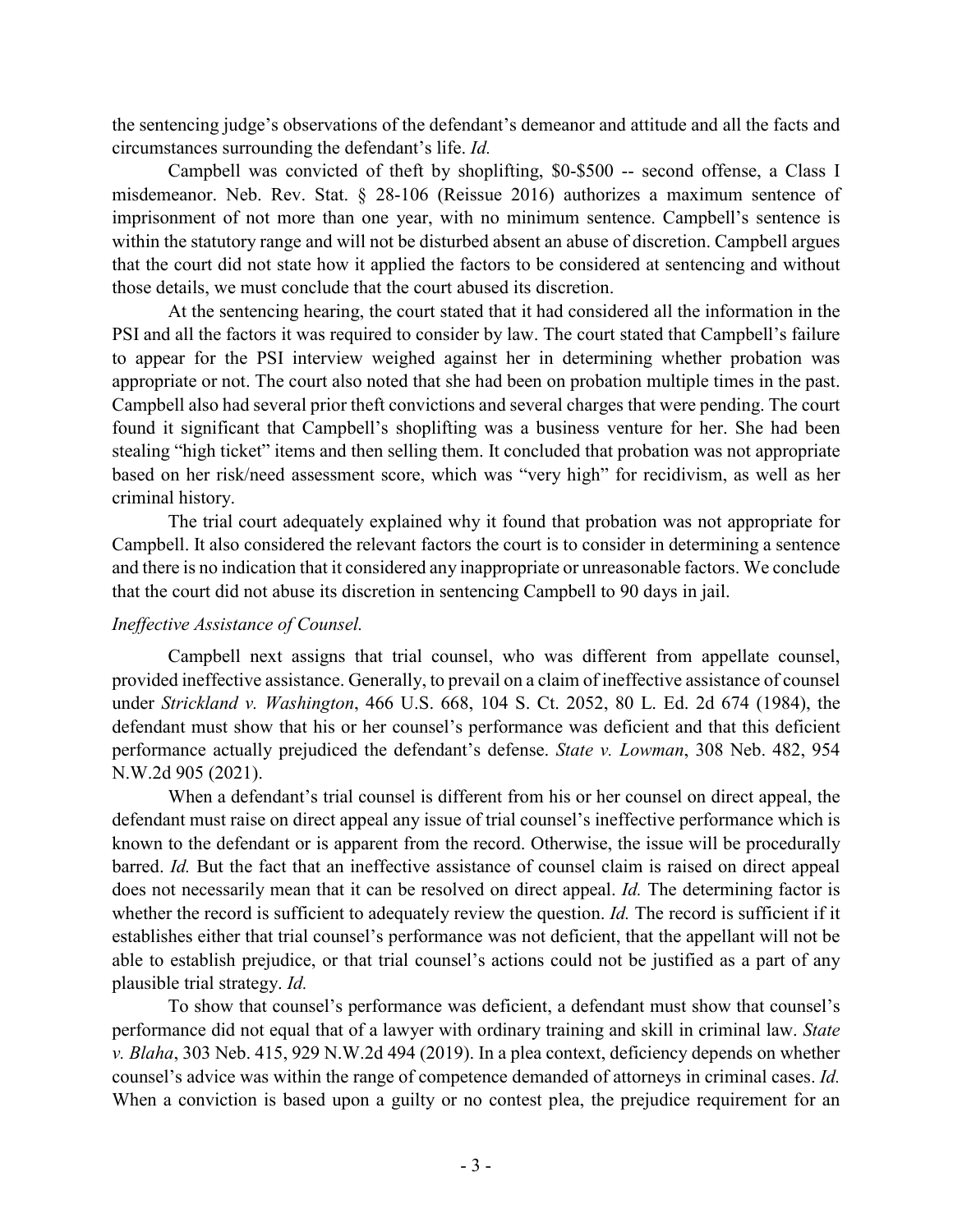ineffective assistance of counsel claim is satisfied if the defendant shows a reasonable probability that but for the errors of counsel, the defendant would have insisted on going to trial rather than pleading guilty. *Id.* The two prongs of the ineffective assistance of counsel test under *Strickland* may be addressed in either order. *Id*.

When reviewing claims of alleged ineffective assistance of counsel, trial counsel is afforded due deference to formulate trial strategy and tactics. *State v. Huston*, 285 Neb. 11, 824 N.W.2d 724 (2013). There is a strong presumption that counsel acted reasonably, and an appellate court will not second-guess reasonable strategic decisions. *Id.*

Campbell first assigns that her trial counsel was ineffective in failing to conduct discovery prior to the plea hearing to effectively evaluate the global plea agreement. She argues she was "deprived of the opportunity for counsel to review discovery and advise her whether there may have been suppressible issues in the District Court matter which may have altered her decision to proceed with the plea agreement. . . ." Brief for appellant at 22.

When a claim of ineffective assistance of trial counsel is raised in a direct appeal, the appellant is not required to allege prejudice; however, an appellant must make specific allegations of the conduct that he or she claims constitutes deficient performance by trial counsel. *State v. Lierman*, 305 Neb. 289, 940 N.W.2d 529 (2020). General allegations that trial counsel performed deficiently or that trial counsel was ineffective are insufficient to raise an ineffective assistance claim on direct appeal and thereby preserve the issue for later review. *State v. Filholm*, 287 Neb. 763, 848 N.W.2d 571 (2014).

We conclude that Campbell has failed to allege sufficient factual allegations of conduct to constitute deficient performance by trial counsel. She has not specifically alleged the conduct that she claims was deficient. She makes a broad allegation that trial counsel did not conduct discovery in the present case and had he done so it would have given him further information about the global plea agreement. She also generally alleges that discovery may have revealed suppression issues. She does not allege what information would have been discovered or what possibly could have been suppressed. This allegation of ineffective assistance of counsel was not made with sufficient particularity and Campbell is procedurally barred from further pursuing this claim in a future postconviction proceeding.

Campbell next assigns that trial counsel provided ineffective assistance at the sentencing hearing when he told the court that Campbell had been sexually assaulted by the father of her children. The statement was made when counsel was summarizing her background and explaining that she had experienced some traumatic times in her life. Campbell contends that the statement led the trial court to have an unfavorable impression of her, leading to an excessive sentence.

We conclude the record demonstrates that Campbell would not be able to establish she was prejudiced by the alleged deficient performance. The trial court made no mention of the abuse allegations in announcing Campbell's sentence. It focused on her failure to appear for the PSI interview, her risk assessment scores, her criminal history, and her past sentences of probation. Accordingly, Campbell cannot establish that she was prejudiced by the sexual assault statement made by counsel. This claim of ineffective assistance of counsel fails.